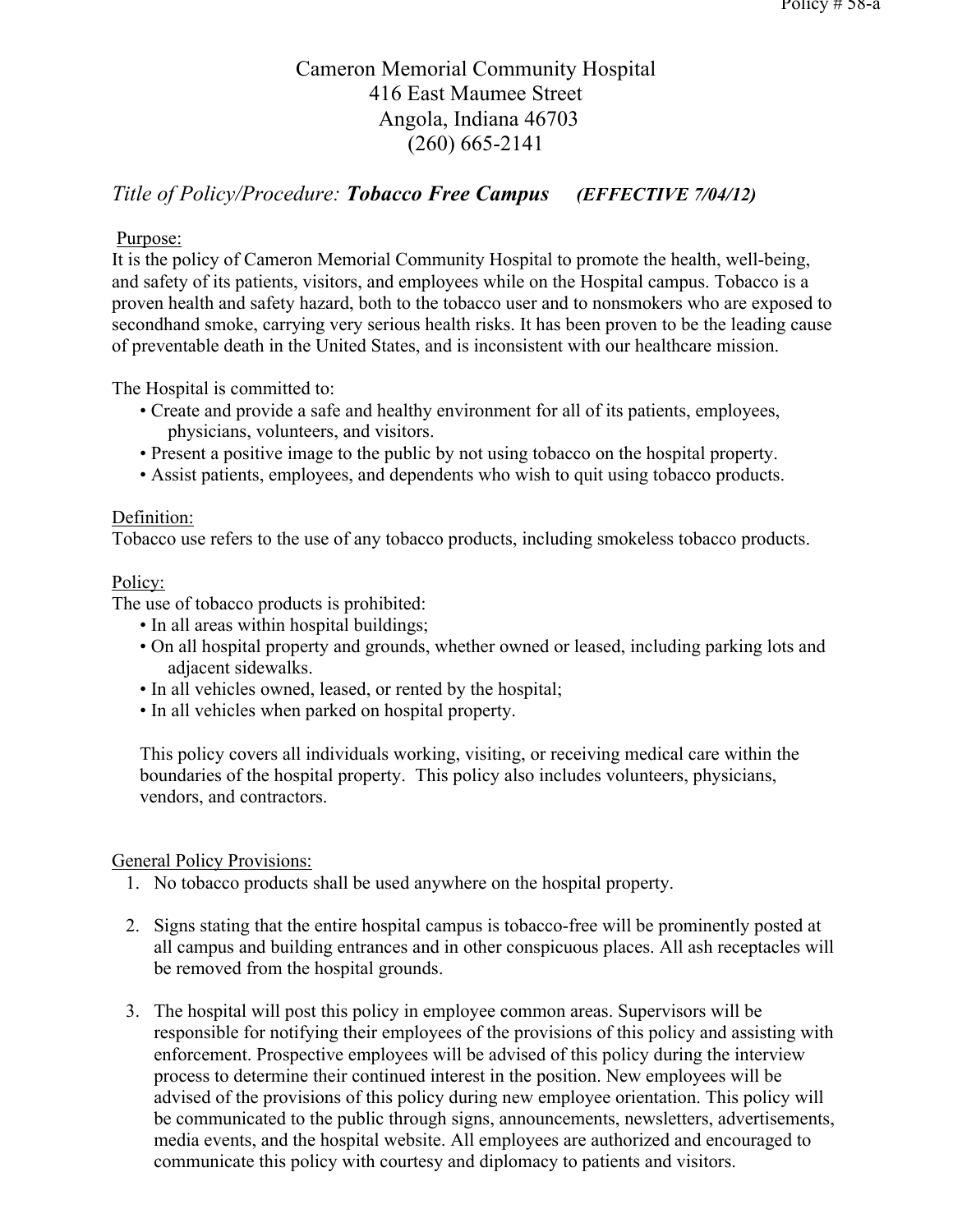- 4. Cameron will periodically offer free smoking cessation classes to employees and their dependents. Contact Community Health at extension 378 for more information.
- 5. Cameron will supply nicotine gum at no charge to employees and their dependents for up to a maximum of three (3) months. Cameron will supply nicotine patches at no charge to employees and their dependents for an eight (8) week period: (28mg for four (4) weeks, 14mg for two (2) weeks, and 7mg for two (2) weeks). Cameron will be offering acupuncture with Dr. Bretz for up to 3 visits. Please contact Cameron's pharmacy for supplies or if you have questions contact Community Health at extension 378.
- 6. Cameron will refer employees to the Indiana state quitline (1-800-Quit Now, 1-800-784- 8669), as appropriate. Contact Community Health at extension 378 for more information.
- 7. Employees smoking or using tobacco products on the hospital campus are in violation of the stated policy and subject to corrective action, as follows:
	- A. First Offense verbal warning
	- B. Second Offense written warning
	- C. Third Offense three  $(3)$  day suspension without pay
	- D. Forth Offense will result in termination

 Violations will be documented on a counseling form. Employees will be educated on the policy and information will be shared about opportunities for tobacco cessation classes and Indiana state quitline at 1-800-Quit NOW throughout the corrective action process.

- 8. Violations of this policy by volunteers, students, or contracted employees will be addressed through respective Supervisor/Department Director.
- 9. Security and staff are responsible for approaching employees, patients, and visitors who are violating this policy to remind them of the policy and to complete an incident report in Quantros regarding employee violations for supervisory follow up.
- 10. Patients and visitors will be notified of this policy prior to arrival whenever possible or during the admission process.
- 11. Patients who use tobacco products will be advised by their nurse or physician regarding the policy, and will be offered cessation counseling and nicotine replacement therapy. A patient who insists on using a tobacco product (after all other means of care and counseling have been exhausted) will be asked to leave the hospital grounds and to sign an AMA (against medical advice) form. The patient's medical/mental status would need to be evaluated. The House Supervisor and the attending physician will be notified. Security should be requested for standby. The patient will be escorted to the door of the building but not escorted outside. Appropriate forms will be completed for the patient's record and actions will be documented.
- 12. Standing orders approved by the medical staff may be requested for a nicotine dependent patient, if clinically indicated.
- 13. Visitors will be informed of the policy and offered alternatives to using tobacco products on campus (for example, sugar-free hard candy, gum). These items will be available at the receptionist area in the lobby, Emergency Department, Medical/Surgical Department, and O.B. Department.